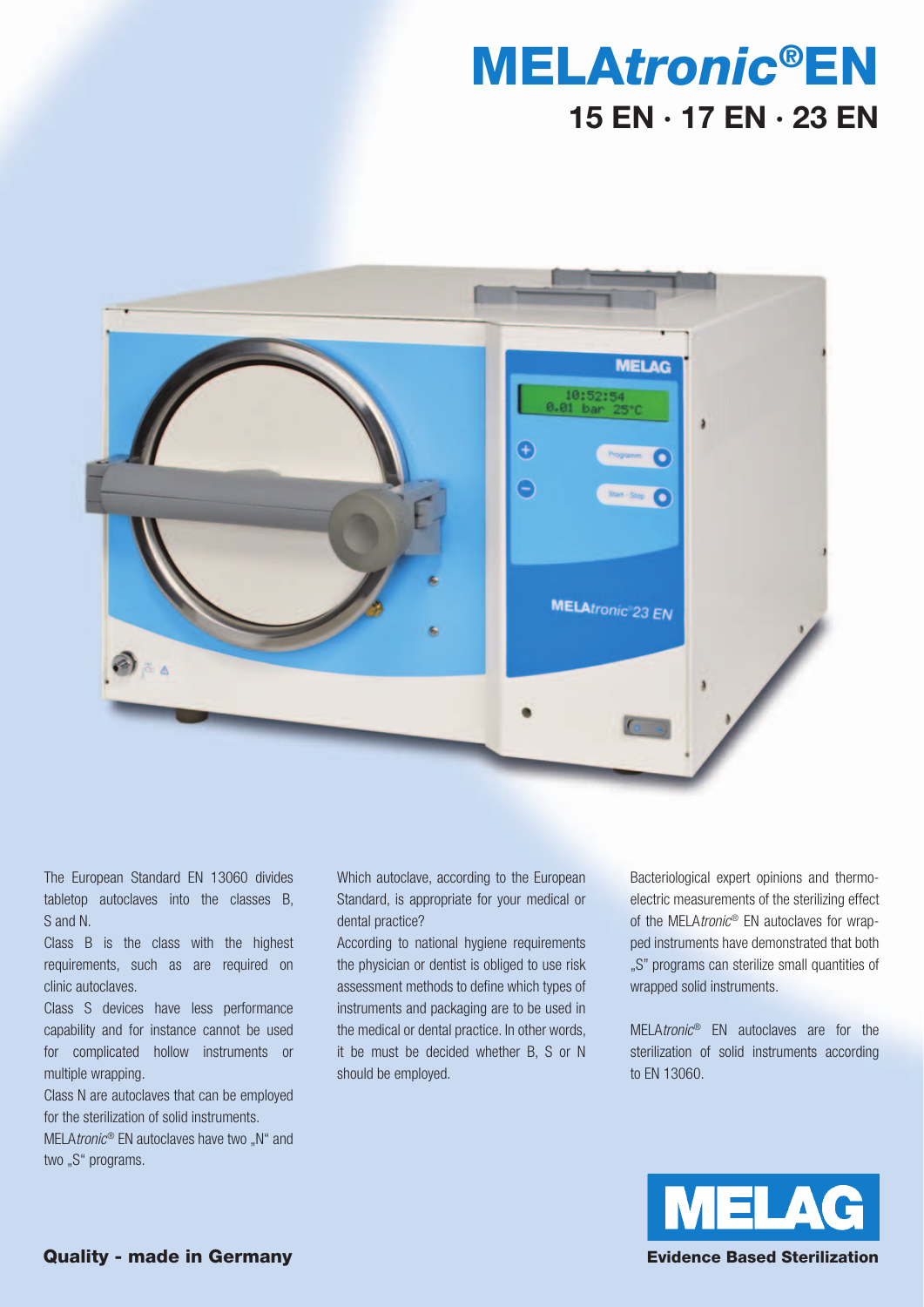# **MELA***tronic***® EN · Available in 3 sizes**

ை

合作

### **Fractionated gravity system**

The autoclaves of the MELA*tronic*® EN model series work with a fractionated, microprocessor-controlled gravity system, which rapidly reduces the content of remaining air and effectively attains saturated steam.

### **"S" and "N" programs**

 The precise program control of the MELA*tronic*® EN autoclaves permits four different sterilization programs. In the Universal program "S", wrapped instruments can be sterilized. With the Quick program "N", a small number of quickly required unwrapped instruments are already available again after 17-21 minutes. Temperature-sensitive, unwrapped instruments can be sterilized with the Gentle program "N" at 121°C, and wrapped instruments with lengthened exposure time can be sterilized with the Prion program "S" at 134°C.

#### **Innovative water system**

Up to now, traditional autoclaves have worked exclusively with the water cycle process where the used and thus partly polluted water is always reused. The MELA*tronic*® EN autoclaves have an integrated water quality measurement feature. When the water quality in the reservoir degrades, an initial warning is issued that only a few more sterilization cycles are still possible. If the assistant does not replace the water in the reservoir, the integrated water quality measurement feature protects the instruments and the autoclaves by preventing a new autoclave start. The optimal protection from contamination by recycled circulating water is possible by connecting an external wastewater container to the autoclave. The autoclave can then be operated in the one-way water system.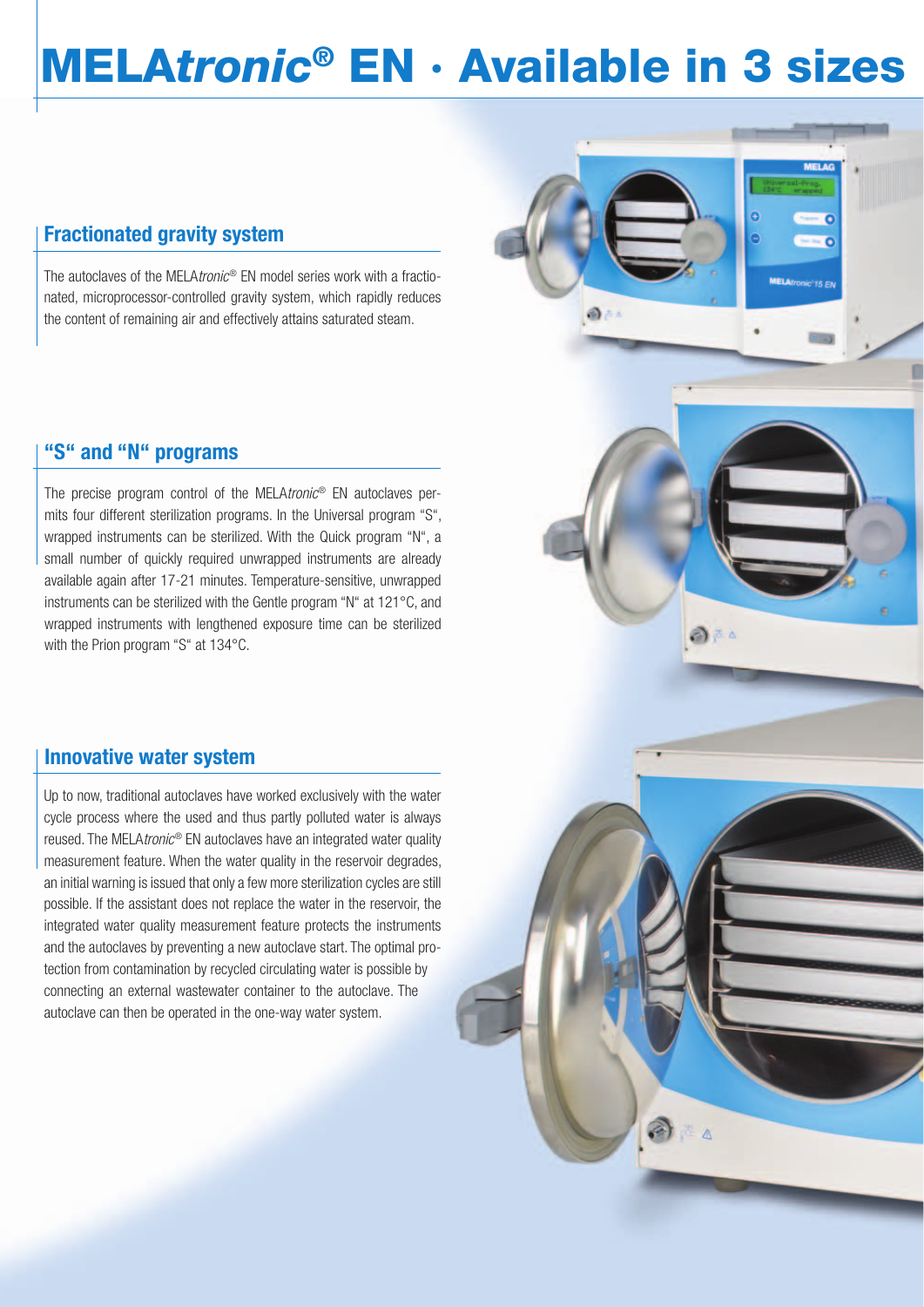# **· According european standard 13060**

### **MELA***tronic***®15 EN**

ē e

**MELAtronic 17 EN** 



 Different national guidelines often demand that the operator documents the instrument sterilization. The documentation of the program cycles for the autoclaves of the MELA*tronic*® EN series is possible with the log printer MELA*print*®42 over the standard built-in interface (RS 232) for the following data records:

- · Selected program
- · Date, time, batch number
- · Actual values of time, pressure and temperature
- $\cdot$  Confirmation of the successfully completed program
- · Inadmissible deviations, in case they occurred.



### **MELA***tronic***®17 EN**



## **MELA***win***® - Documentation Software**

 offers the possibility of "paper-free" documentation on the data processing equipment of the medical or dental practice. MELA*win*® is installed on the practice PC (min. Windows98/ NT4/ ME/ XP; Pentium, 100 MHz). Then all data that are issued to the report printer MELA*print*®42 are automatically transferred to the practice computer. In addition, the following information can be documented:

- · Special loading variants
- · Operating personnel of the autoclave
- · Names of the patients



**MELA***tronic***®23 EN**